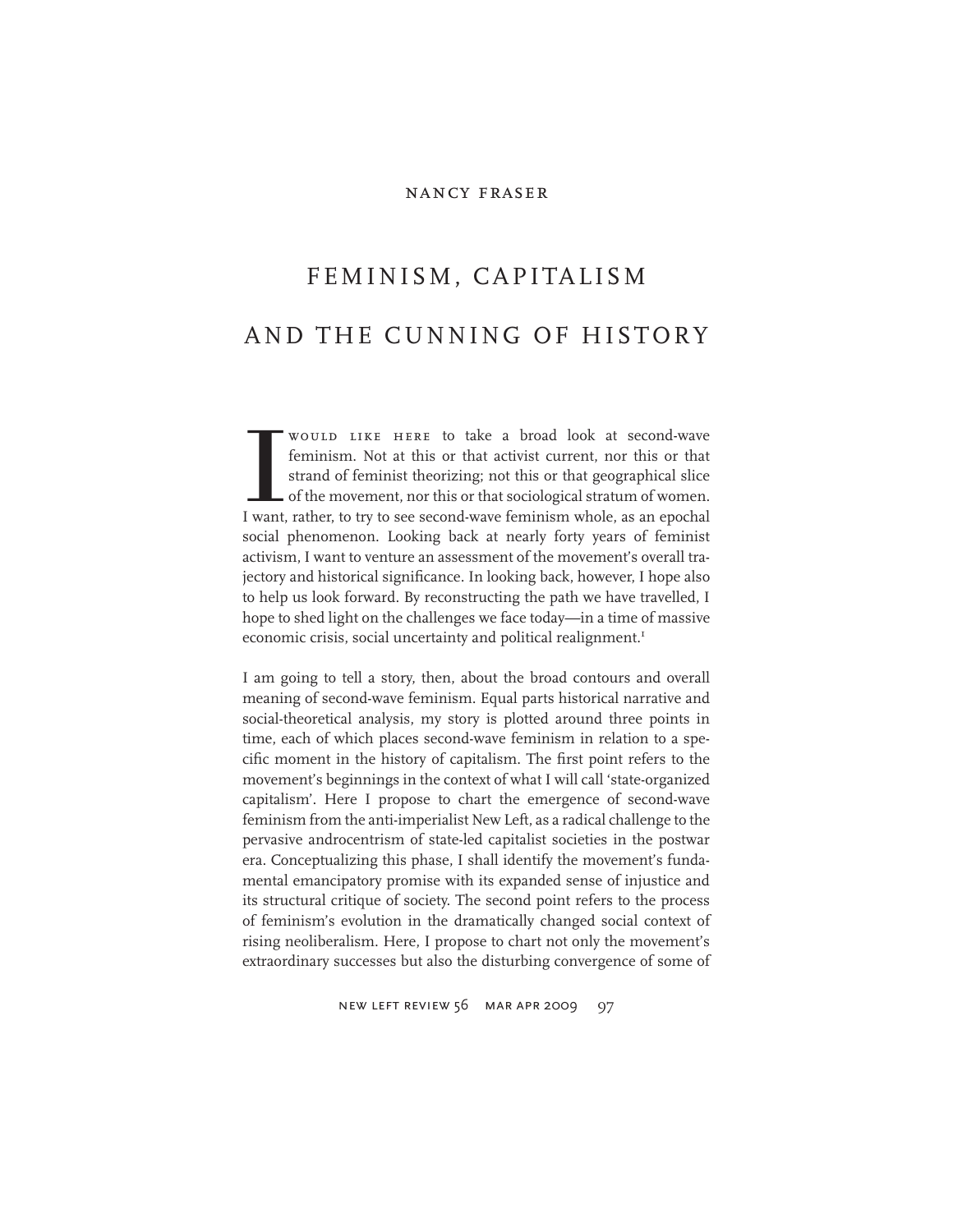#### $\Omega$ N LR 56

its ideals with the demands of an emerging new form of capitalismpost-Fordist, 'disorganized', transnational. Conceptualizing this phase, I shall ask whether second-wave feminism has unwittingly supplied a key ingredient of what Luc Boltanski and Ève Chiapello call 'the new spirit of capitalism'. The third point refers to a possible reorientation of feminism in the present context of capitalist crisis and US political realignment, which could mark the beginnings of a shift from neoliberalism to a new form of social organization. Here, I propose to examine the prospects for reactivating feminism's emancipatory promise in a world that has been rocked by the twin crises of finance capital and US hegemony, and that now awaits the unfolding of Barack Obama's presidency.

In general, then, I propose to situate the trajectory of second-wave feminism in relation to the recent history of capitalism. In this way, I hope to help revive the sort of socialist-feminist theorizing that first inspired me decades ago and that still seems to offer our best hope for clarifying the prospects for gender justice in the present period. My aim, however, is not to recycle outmoded dual-systems theories, but rather to integrate the best of recent feminist theorizing with the best of recent critical theorizing about capitalism.

To clarify the rationale behind this approach, let me explain my dissatisfaction with what is perhaps the most widely held view of second-wave feminism. It is often said that the movement's relative success in transforming culture stands in sharp contrast with its relative failure to transform institutions. This assessment is doubled-edged: on the one hand, feminist ideals of gender equality, so contentious in the preceding decades, now sit squarely in the social mainstream; on the other hand, they have yet to be realized in practice. Thus, feminist critiques of, for example, sexual harassment, sexual trafficking and unequal pay, which appeared incendiary not so long ago, are widely espoused today; yet this sea-change at the level of attitudes has by no means eliminated those practices. And so, it is frequently argued: second-wave feminism has

<sup>&</sup>lt;sup>1</sup> This essay originated as a keynote lecture presented at the Cortona Colloquium on 'Gender and Citizenship: New and Old Dilemmas, Between Equality and Difference' in November 2008. For helpful comments, I thank the Cortona participants, especially Bianca Beccalli, Jane Mansbridge, Ruth Milkman and Eli Zaretsky, and the participants in an EHESS seminar at the Groupe de sociologie politique et morale, especially Luc Boltanski, Estelle Ferrarese, Sandra Laugier, Patricia Paperman and Laurent Thévenot.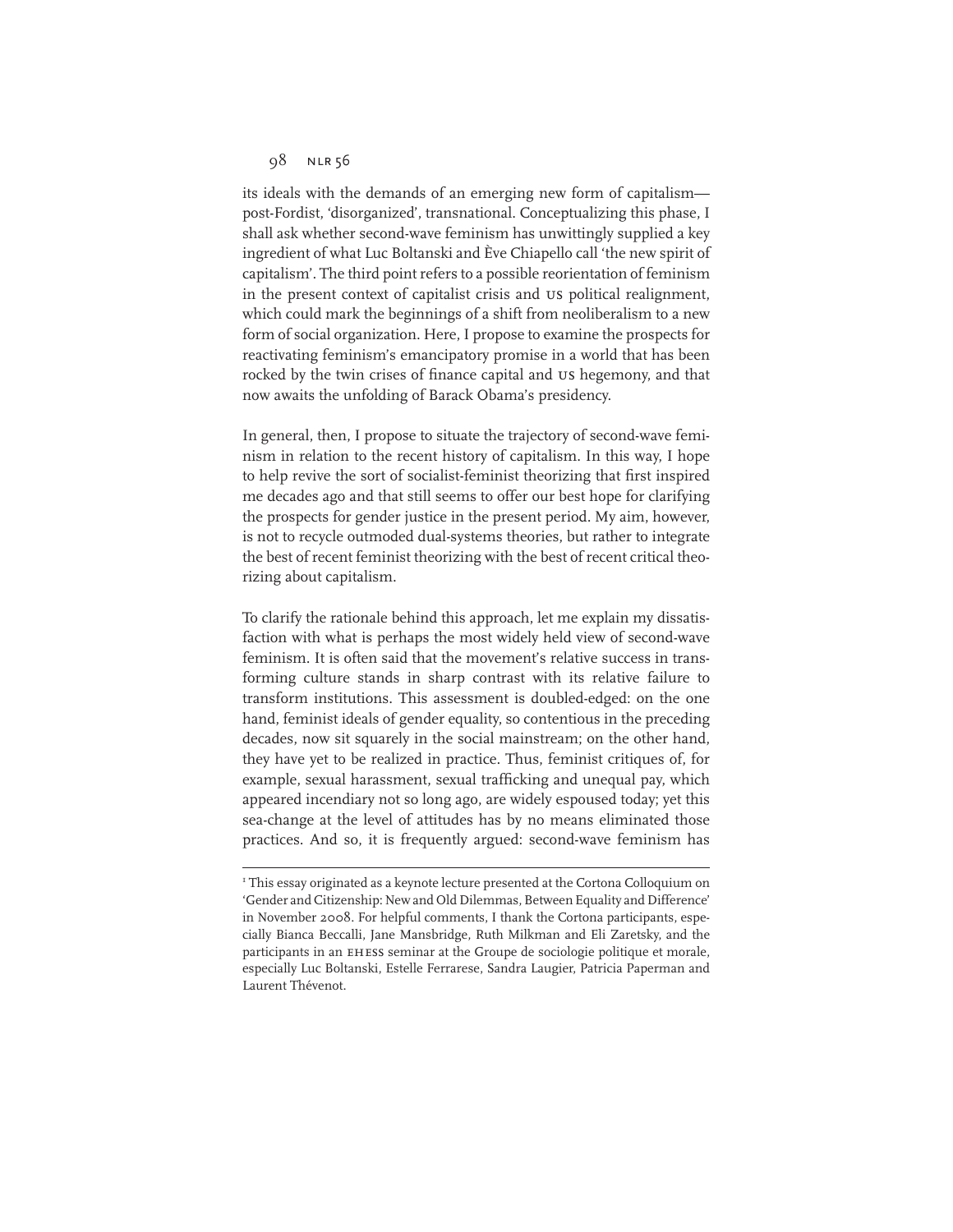wrought an epochal cultural revolution, but the vast change in mentalités has not (yet) translated into structural, institutional change.

There is something to be said for this view, which rightly notes the widespread acceptance today of feminist ideas. But the thesis of cultural success-cum-institutional failure does not go very far in illuminating the historical significance and future prospects of second-wave feminism. Positing that institutions have lagged behind culture, as if one could change while the other did not, it suggests that we need only make the former catch up with the latter in order to realize feminist hopes. The effect is to obscure a more complex, disturbing possibility: that the diffusion of cultural attitudes born out of the second wave has been part and parcel of another social transformation, unanticipated and unintended by feminist activists—a transformation in the social organization of postwar capitalism. This possibility can be formulated more sharply: the cultural changes jump-started by the second wave, salutary in themselves, have served to legitimate a structural transformation of capitalist society that runs directly counter to feminist visions of a just society.

In this essay, I aim to explore this disturbing possibility. My hypothesis can be stated thus: what was truly new about the second wave was the way it wove together, in a critique of androcentric state-organized capitalism, three analytically distinct dimensions of gender injustice: economic, cultural and political. Subjecting state-organized capitalism to wide-ranging, multifaceted scrutiny, in which those three perspectives intermingled freely, feminists generated a critique that was simultaneously ramified and systematic. In the ensuing decades, however, the three dimensions of injustice became separated, both from one another and from the critique of capitalism. With the fragmentation of the feminist critique came the selective incorporation and partial recuperation of some of its strands. Split off from one another and from the societal critique that had integrated them, second-wave hopes were conscripted in the service of a project that was deeply at odds with our larger, holistic vision of a just society. In a fine instance of the cunning of history, utopian desires found a second life as feeling currents that legitimated the transition to a new form of capitalism: post-Fordist, transnational, neoliberal.

In what follows, I propose to elaborate this hypothesis in three steps, which correspond to the three plot points mentioned earlier. In a first step, I shall reconstruct the second-wave feminist critique of androcentric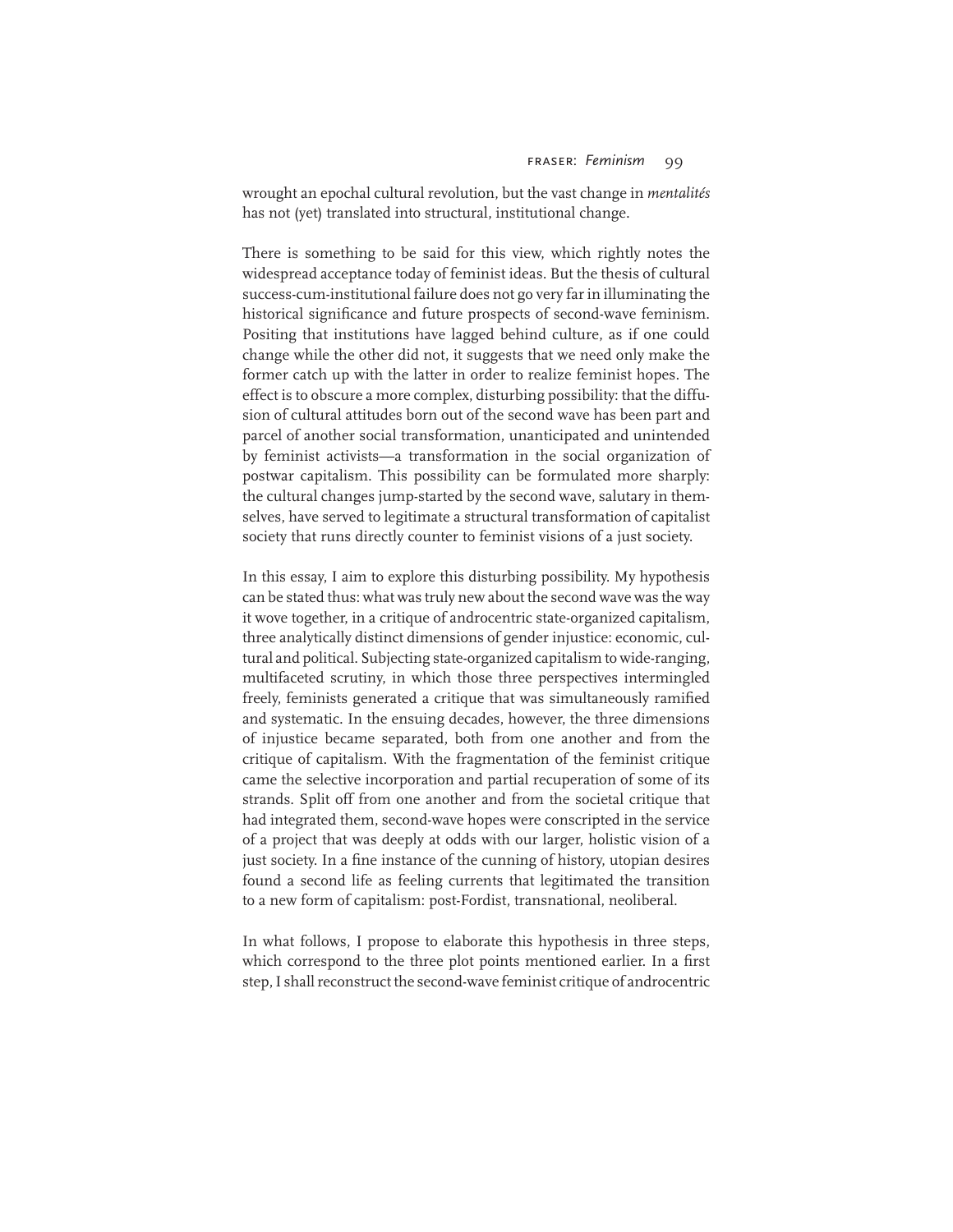**NLR 56 TOO** 

state-organized capitalism as integrating concerns with three perspectives on justice—redistribution, recognition and representation. In a second step, I shall sketch the coming apart of that constellation and the selective enlistment of some of its strands to legitimate neoliberal capitalism. In a third, I shall weigh the prospects for recovering feminism's emancipatory promise in the present moment of economic crisis and political opening.

## I. FEMINISM AND STATE-ORGANIZED CAPITALISM

Let me begin by situating the emergence of second-wave feminism in the context of state-organized capitalism. By 'state-organized capitalism', I mean the hegemonic social formation in the postwar era, a social formation in which states played an active role in steering their national economies.<sup>2</sup> We are most familiar with the form taken by state-organized capitalism in the welfare states of what was then called the First World, which used Keynesian tools to soften the boom-bust cycles endemic to capitalism. Drawing on the experiences of the Depression and war-time planning, these states implemented various forms of dirigisme, including infrastructural investment, industrial policy, redistributive taxation, social provision, business regulation, nationalization of some key industries and decommodification of public goods. Although it was the most wealthy and powerful OECD states that were able to 'organize' capitalism most successfully in the decades following 1945, a variant of stateorganized capitalism could also be found in what was then termed the Third World. In impoverished ex-colonies, newly independent 'developmental states' sought to use their more limited capacities to jump-start national economic growth by means of import-substitution policies, infrastructural investment, nationalization of key industries and public spending on education.<sup>3</sup>

<sup>&</sup>lt;sup>2</sup> For a discussion of this term, see Friedrich Pollock, 'State Capitalism: Its Possibilities and Limitations', in Andrew Arato and Eike Gebhardt, eds, The Essential Frankfurt School Reader, London 1982, pp. 71-94.

<sup>&</sup>lt;sup>3</sup> Then, too, economic life in the Communist bloc was notoriously state-organized, and there are those who would still insist on calling it state-organized capitalism. Although there may be some truth in that view, I will follow the more conventional path of excluding the region from this first moment of my story, in part because it was not until after 1989 that second-wave feminism emerged as a political force in what were by then ex-Communist countries.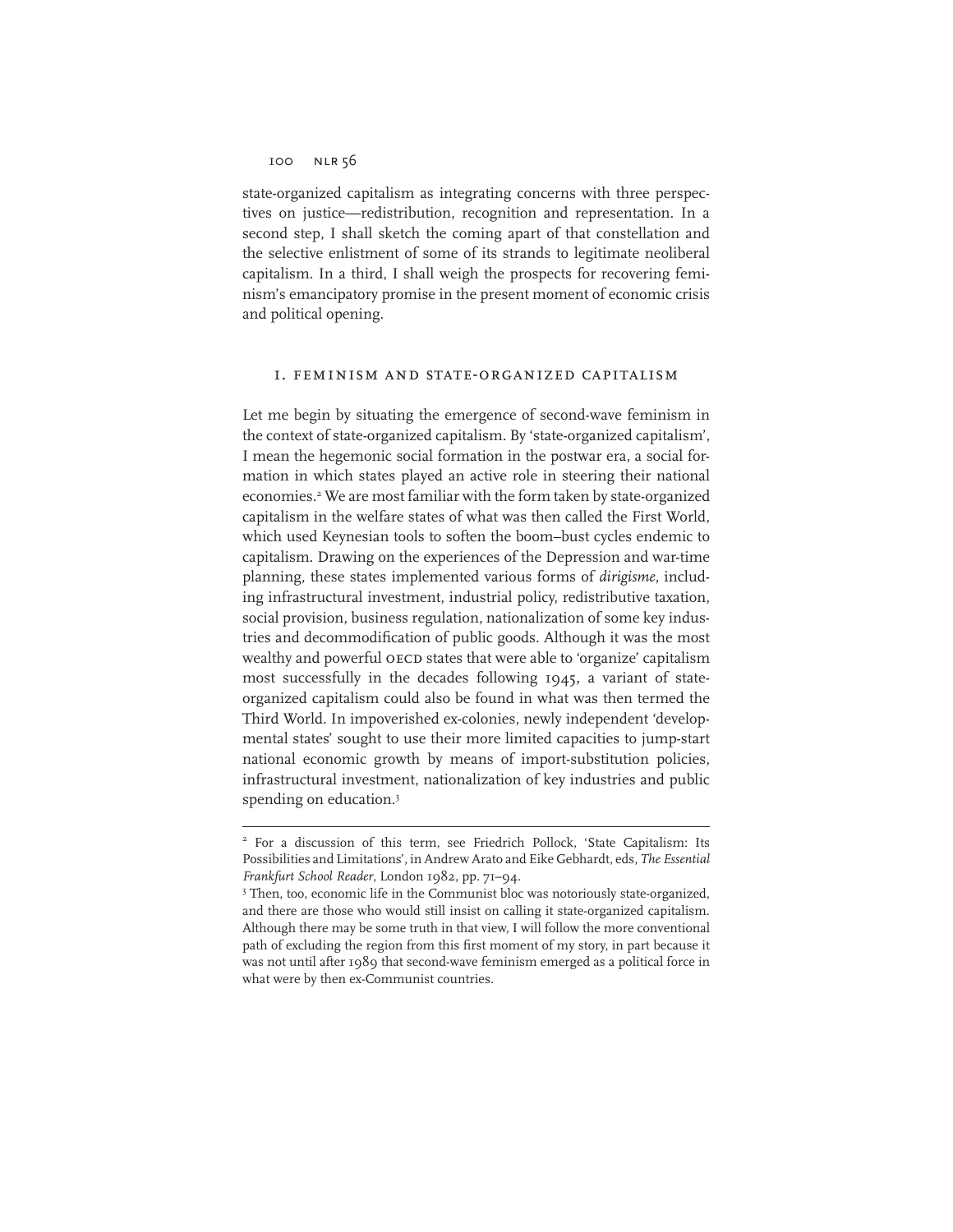In general, then, I use this expression to refer to the OECD welfare states and the ex-colonial developmental states of the postwar period. It was in these countries, after all, that second-wave feminism first erupted in the early 1970s. To explain what exactly provoked the eruption, let me note four defining characteristics of the political culture of stateorganized capitalism:

- Economism. By definition, state-organized capitalism involved the use of public political power to regulate (and in some cases, to replace) economic markets. This was largely a matter of crisis management in the interest of capital. Nevertheless, the states in question derived much of their political legitimacy from their claims to promote inclusion, social equality and cross-class solidarity. Yet these ideals were interpreted in an economistic and class-centric way. In the political culture of state-organized capitalism, social questions were framed chiefly in distributive terms, as matters concerning the equitable allocation of divisible goods, especially income and jobs, while social divisions were viewed primarily through the prism of class. Thus, the quintessential social injustice was unfair economic distribution, and its paradigm expression was class inequality. The effect of this classcentric, economistic imaginary was to marginalize, if not wholly to obscure, other dimensions, sites and axes of injustice.
- Androcentrism. It followed that the political culture of stateorganized capitalism envisioned the ideal-typical citizen as an ethnic-majority male worker-a breadwinner and a family man. It was widely assumed, too, that this worker's wage should be the principal, if not the sole, economic support of his family, while any wages earned by his wife should be merely supplemental. Deeply gendered, this 'family wage' construct served both as a social ideal, connoting modernity and upward mobility, and as the basis for state policy in matters of employment, welfare and development. Granted, the ideal eluded most families, as a man's wage was rarely by itself sufficient to support children and a nonemployed wife. And granted, too, the Fordist industry to which the ideal was linked was soon to be dwarfed by a burgeoning low-wage service sector. But in the 1950s and 1960s, the familywage ideal still served to define gender norms and to discipline those who would contravene them, reinforcing men's authority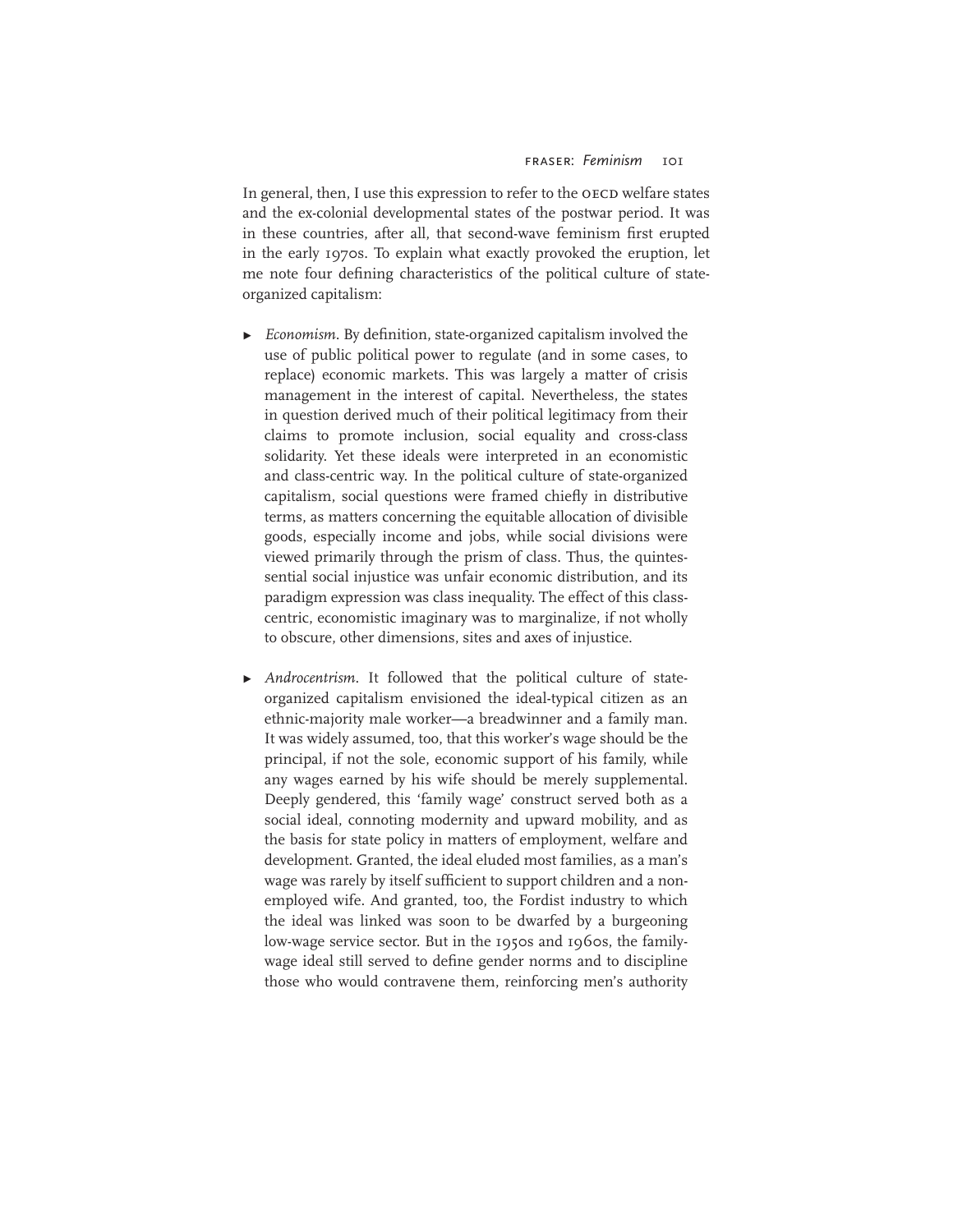**NLR 56**  $TO2$ 

in households and channelling aspirations into privatized domestic consumption. Equally important, by valorizing waged work, the political culture of state-organized capitalism obscured the social importance of unwaged care work and reproductive labour. Institutionalizing androcentric understandings of family and work, it naturalized injustices of gender and removed them from political contestation.

- Étatism. State-organized capitalism was also étatist, suffused with a technocratic, managerial ethos. Relying on professional experts to design policies, and on bureaucratic organizations to implement them, welfare and developmental states treated those whom they ostensibly served more as clients, consumers and taxpayers than as active citizens. The result was a depoliticized culture, which treated questions of justice as technical matters, to be settled by expert calculation or corporatist bargaining. Far from being empowered to interpret their needs democratically, via political deliberation and contestation, ordinary citizens were positioned (at best) as passive recipients of satisfactions defined and dispensed from on high.
- Westphalianism. Finally, state-organized capitalism was, by definition, a national formation, aimed at mobilizing the capacities of nation-states to support national economic development in the name-if not always in the interest-of the national citizenry. Made possible by the Bretton Woods regulatory framework, this formation rested on a division of political space into territorially bounded polities. As a result, the political culture of state-organized capitalism institutionalized the 'Westphalian' view that binding obligations of justice apply only among fellow citizens. Subtending the lion's share of social struggle in the postwar era, this view channelled claims for justice into the domestic political arenas of territorial states. The effect, notwithstanding lip-service to international human rights and anti-imperialist solidarity, was to truncate the scope of justice, marginalizing, if not wholly obscuring, cross-border injustices.<sup>4</sup>

<sup>4</sup> For a fuller account of the 'Westphalian political imaginary', see Fraser, 'Reframing' Justice in a Globalizing World', NLR 36, November-December 2005.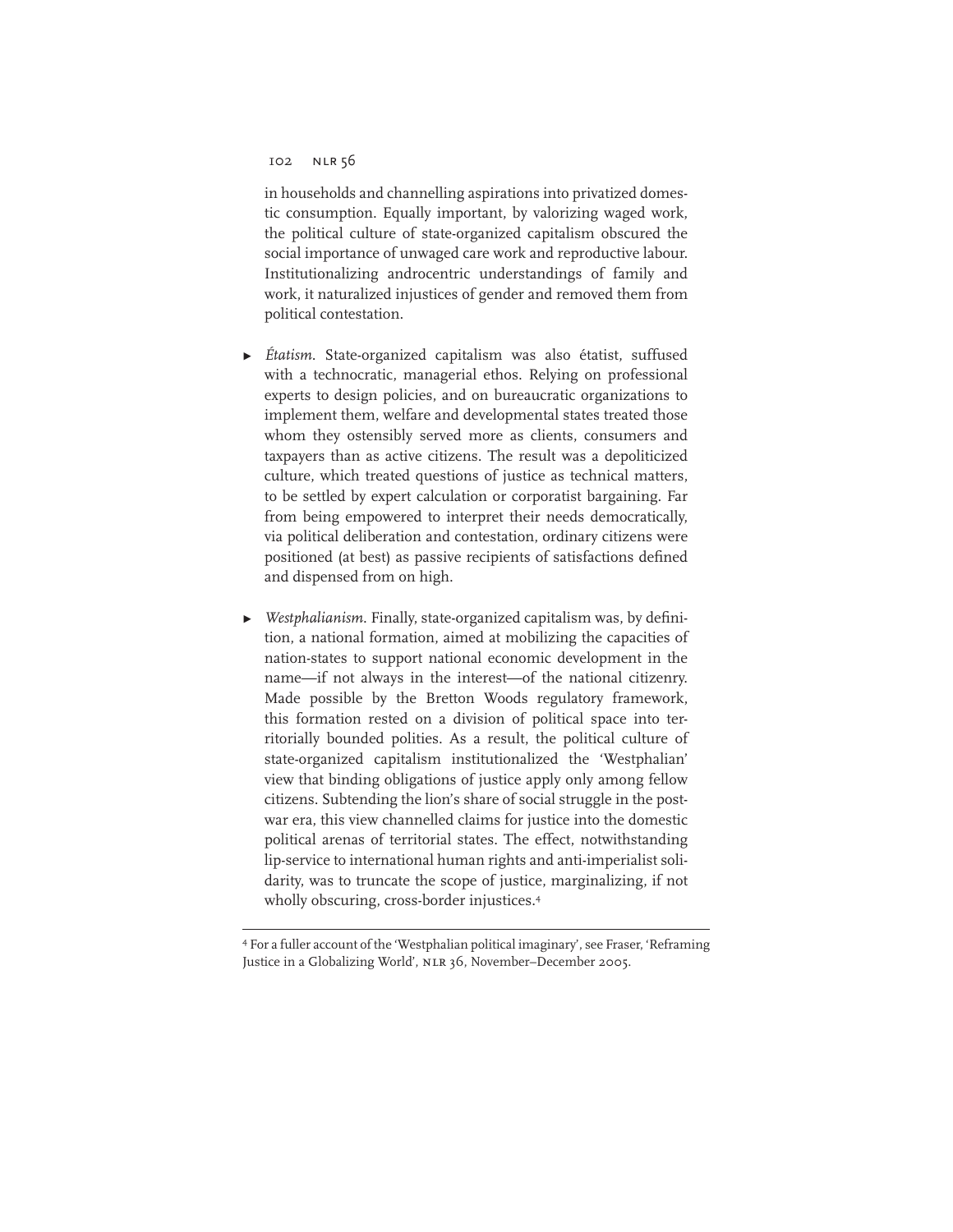#### FRASER: Feminism  $IO3$

In general, then, the political culture of state-organized capitalism was economistic, androcentric, étatist and Westphalian-all characteristics that came under attack in the late 1960s and 1970s. In those years of explosive radicalism, second-wave feminists joined their New Left and anti-imperialist counterparts in challenging the economism, the étatism, and (to a lesser degree) the Westphalianism of state-organized capitalism, while also contesting the latter's androcentrism—and with it, the sexism of their comrades and allies. Let us consider these points one by one.

Second-wave feminism contra economism. Rejecting the exclusive identification of injustice with class maldistribution, second-wave feminists joined other emancipatory movements to burst open the restrictive, economistic imaginary of state-organized capitalism. Politicizing 'the personal', they expanded the meaning of justice, reinterpreting as injustices social inequalities that had been overlooked, tolerated or rationalized since time immemorial. Rejecting both Marxism's exclusive focus on political economy and liberalism's exclusive focus on law, they unveiled injustices located elsewhere-in the family and in cultural traditions, in civil society and in everyday life. In addition, second-wave feminists expanded the number of axes that could harbour injustice. Rejecting the primacy of class, socialist-feminists, black feminists and anti-imperialist feminists also opposed radical-feminist efforts to install gender in that same position of categorial privilege. Focusing not only on gender, but also on class, race, sexuality and nationality, they pioneered an 'intersectionist' alternative that is widely accepted today. Finally, second-wave feminists extended the purview of justice to take in such previously private matters as sexuality, housework, reproduction and violence against women. In so doing, they effectively broadened the concept of injustice to encompass not only economic inequalities but also hierarchies of status and asymmetries of political power. With the benefit of hindsight, we can say that they replaced a monistic, economistic view of justice with a broader three-dimensional understanding, encompassing economy, culture and politics.

The result was no mere laundry list of single issues. On the contrary, what connected the plethora of newly discovered injustices was the notion that women's subordination was systemic, grounded in the deep structures of society. Second-wave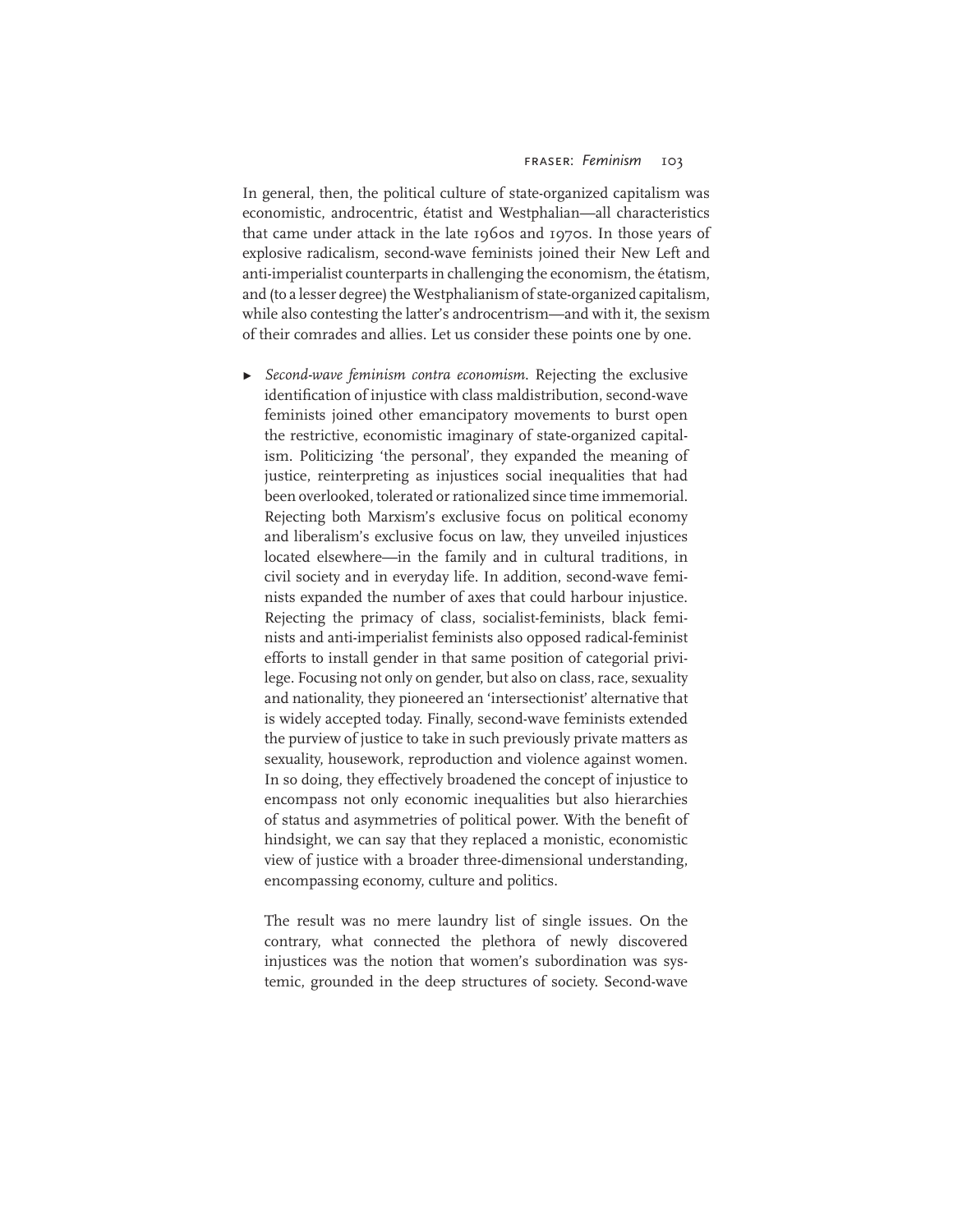**NLR 56 IO4** 

feminists argued, of course, about how best to characterize the social totality-whether as 'patriarchy', as a 'dual-systems' amalgam of capitalism and patriarchy, as an imperialist world system, or, in my own preferred view, as a historically specific, androcentric form of state-organized capitalist society, structured by three interpenetrating orders of subordination: (mal)distribution, (mis) recognition and (mis) representation. But despite such differences, most second-wave feminists-with the notable exception of liberal-feminists—concurred that overcoming women's subordination required radical transformation of the deep structures of the social totality. This shared commitment to systemic transformation betokened the movement's origins in the broader emancipatory ferment of the times.

Second-wave feminism contra androcentrism. If second-wave feminism partook of the general aura of 1960s radicalism, it nevertheless stood in a tense relation with other emancipatory movements. Its chief target, after all, was the gender injustice of state-organized capitalism, hardly a priority for non-feminist anti-imperialists and New Leftists. In mounting their critique of state-organized capitalism's androcentrism, moreover, secondwave feminists had also to confront sexism within the Left. For liberal and radical feminists, this posed no special problem; they could simply turn separatist and exit the Left. For socialistfeminists, anti-imperialist feminists and feminists of colour, in contrast, the difficulty was to confront sexism within the Left while remaining part of it.

For a time, at least, socialist-feminists succeeded in maintaining that difficult balance. They located the core of androcentrism in a gender division of labour which systematically devalued activities, both paid and unpaid, that were performed by or associated with women. Applying this analysis to state-organized capitalism, they uncovered the deep-structural connections between women's responsibility for the lion's share of unpaid caregiving, their subordination in marriage and personal life, the gender segmentation of labour markets, men's domination of the political system, and the androcentrism of welfare provision, industrial policy and development schemes. In effect, they exposed the family wage as the point where gender maldistribution, misrecognition and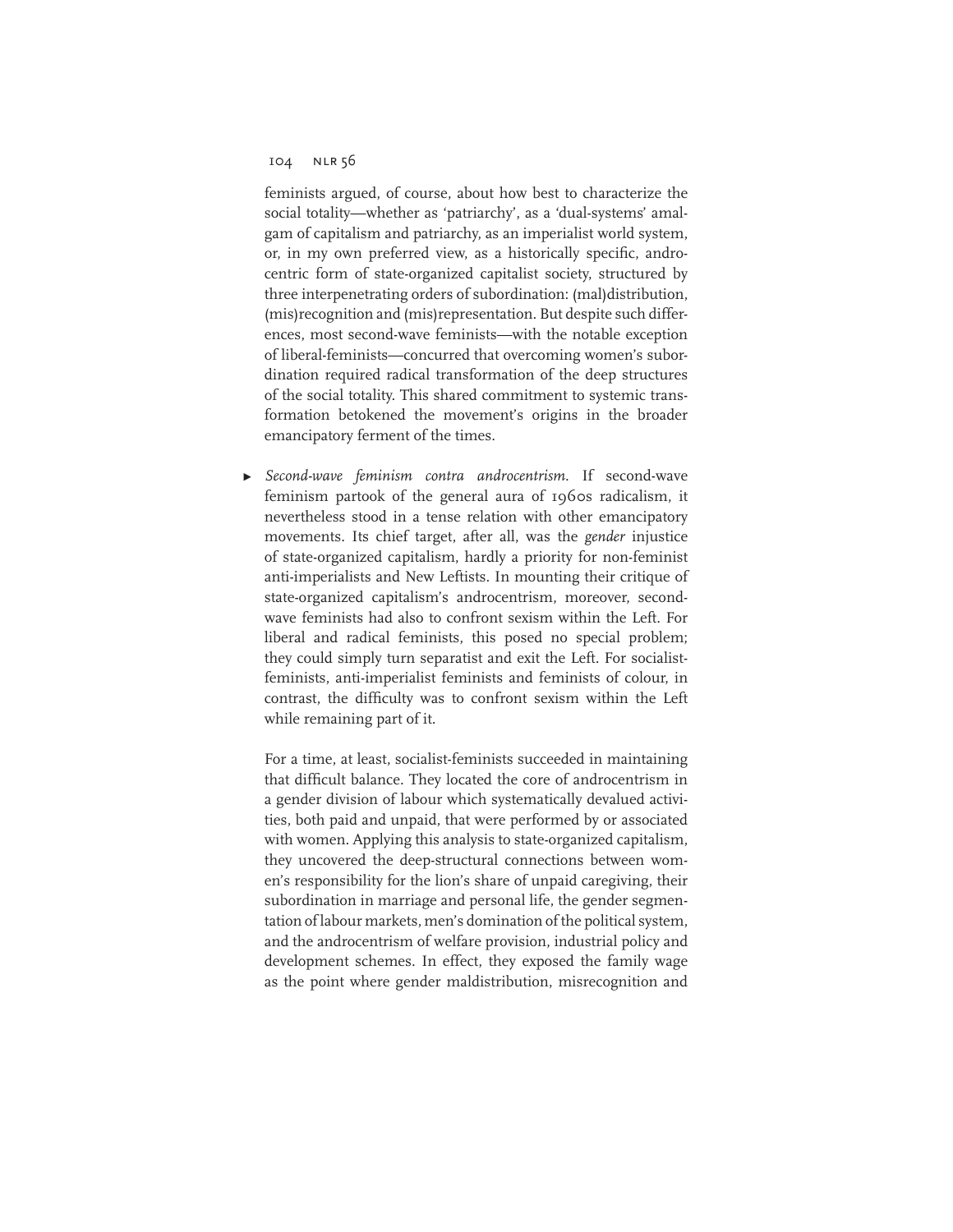#### FRASER: Feminism  $IO5$

misrepresentation converged. The result was a critique that integrated economy, culture and politics in a systematic account of women's subordination in state-organized capitalism. Far from aiming simply to promote women's full incorporation as wageearners in capitalist society, second-wave feminists sought to transform the system's deep structures and animating values-in part by decentring wage work and valorizing unwaged activities, especially the socially necessary carework performed by women.

Second-wave feminism contra étatism. But feminists' objections to state-organized capitalism were as much concerned with process as with substance. Like their New Left allies, they rejected the bureaucratic-managerial ethos of state-organized capitalism. To the widespread 1960s critique of Fordist organization they added a gender analysis, interpreting the culture of large-scale, top-down institutions as expressing the modernized masculinity of the professional-managerial stratum of state-organized capitalism. Developing a horizontal counter-ethos of sisterly connection, second-wave feminists created the entirely new organizational practice of consciousness-raising. Seeking to bridge the sharp étatist divide between theory and practice, they styled themselves as a countercultural democratizing movement-anti-hierarchical, participatory and demotic. In an era when the acronym 'NGO' did not yet exist, feminist academics, lawyers and social workers identified more with the grass roots than with the reigning professional ethos of depoliticized expertise.

But unlike some of their countercultural comrades, most feminists did not reject state institutions *simpliciter*. Seeking, rather, to infuse the latter with feminist values, they envisioned a participatory-democratic state that empowered its citizens. Effectively re-imagining the relation between state and society, they sought to transform those positioned as passive objects of welfare and development policy into active subjects, empowered to participate in democratic processes of need interpretation. The goal, accordingly, was less to dismantle state institutions than to transform them into agencies that would promote, and indeed express, gender justice.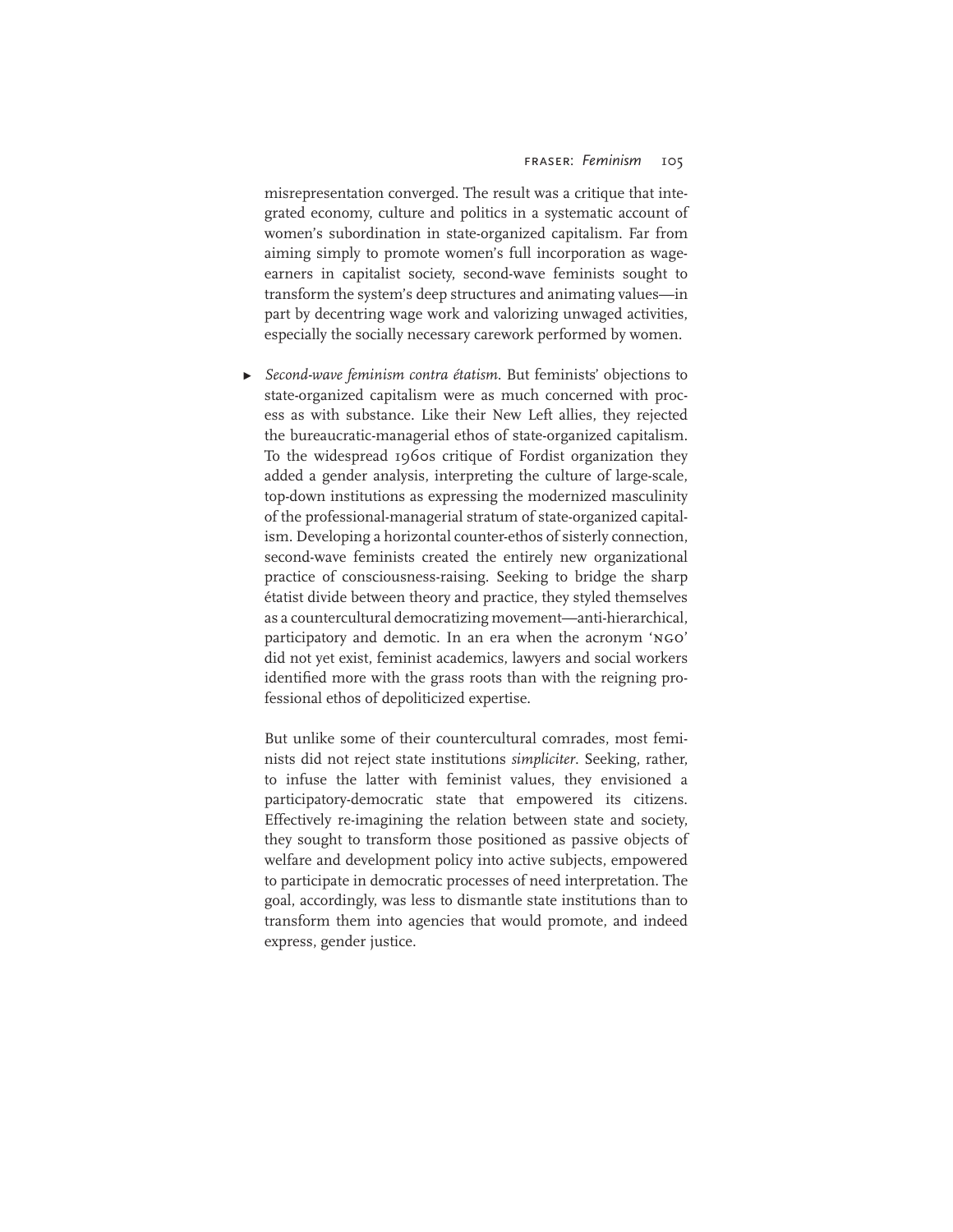106 **NLR 56** 

Second-wave feminism contra and pro Westphalianism. More ambivalent, perhaps, was feminism's relation to the Westphalian dimension of state-organized capitalism. Given its origins in the global anti-Vietnam War ferment of the time, the movement was clearly disposed to be sensitive to trans-border injustices. This was especially the case for feminists in the developing world, whose gender critique was interwoven with a critique of imperialism. But there, as elsewhere, most feminists viewed their respective states as the principal addressees of their demands. Thus, secondwave feminists tended to reinscribe the Westphalian frame at the level of practice, even when they criticized it at the level of theory. That frame, which divided the world into bounded territorial polities, remained the default option in an era when states still seemed to possess the requisite capacities for social steering and when the technology enabling real-time transnational networking was not yet available. In the context of state-organized capitalism, then, the slogan 'sisterhood is global' (itself already contested as imperializing) functioned more as an abstract gesture than as a post-Westphalian political project that could be practically pursued.

In general, second-wave feminism remained ambivalently Westphalian, even as it rejected the economism, androcentrism and étatism of state-organized capitalism. On all those issues, however, it manifested considerable nuance. In rejecting economism, the feminists of this period never doubted the centrality of distributive justice and the critique of political economy to the project of women's emancipation. Far from wanting to minimize the economic dimension of gender injustice, they sought, rather, to deepen it, by clarifying its relation with the two additional dimensions of culture and politics. Likewise, in rejecting the androcentrism of the family wage, second-wave feminists never sought simply to replace it with the two-earner family. For them, overcoming gender injustice meant ending the systematic devaluation of caregiving and the gender division of labour, both paid and unpaid. Finally, in rejecting the étatism of state-organized capitalism, second-wave feminists never doubted the need for strong political institutions capable of organizing economic life in the service of justice. Far from wanting to free markets from state control, they sought rather to democratize state power, to maximize citizen participation, to strengthen accountability, and to increase communicative flows between state and society.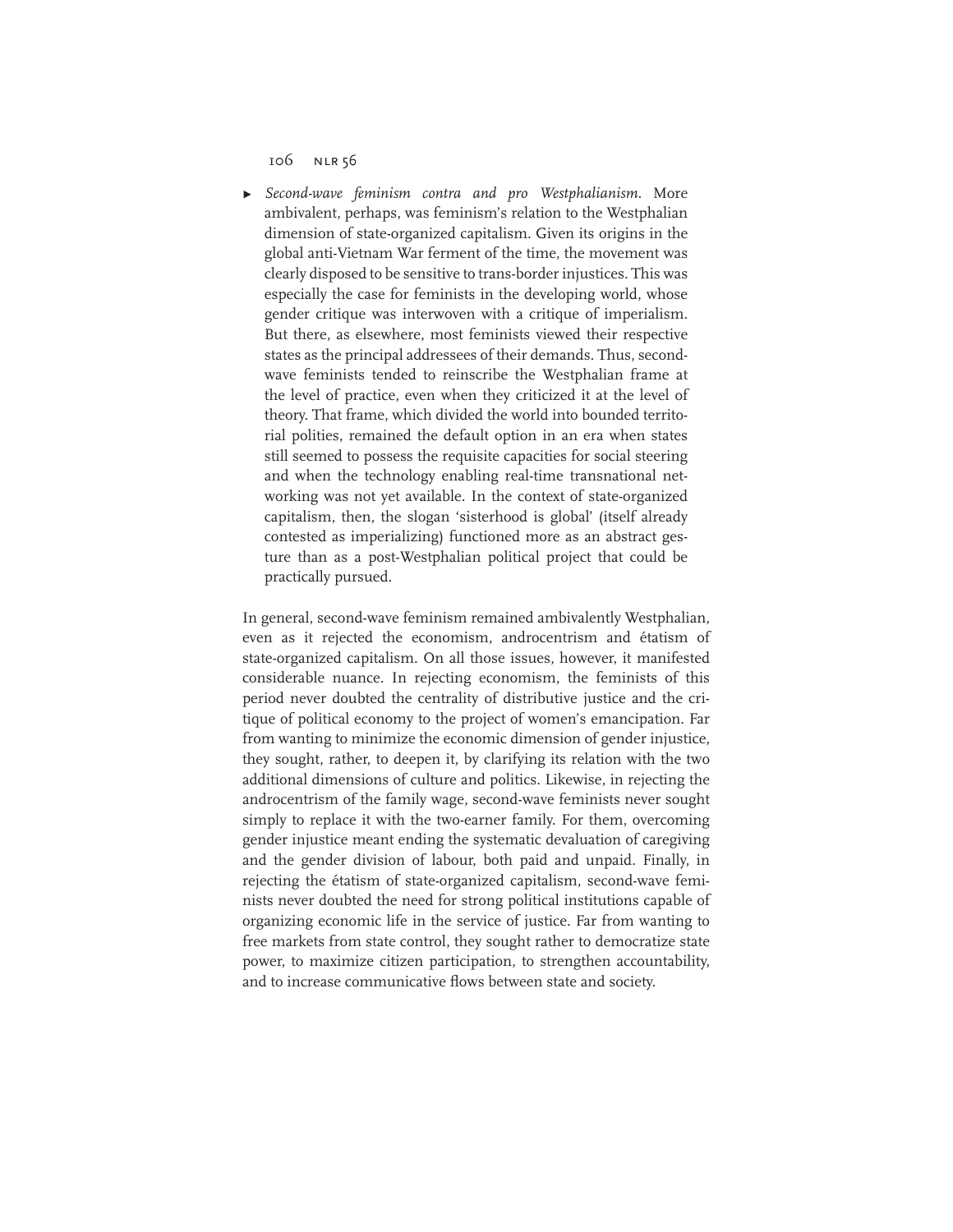#### FRASER: Feminism TO7

All told, second-wave feminism espoused a transformative political project, premised on an expanded understanding of injustice and a systemic critique of capitalist society. The movement's most advanced currents saw their struggles as multi-dimensional, aimed simultaneously against economic exploitation, status hierarchy and political subjection. To them, moreover, feminism appeared as part of a broader emancipatory project, in which struggles against gender injustices were necessarily linked to struggles against racism, imperialism, homophobia and class domination, all of which required transformation of the deep structures of capitalist society.

## II. FEMINISM AND THE 'NEW SPIRIT OF CAPITALISM'

As it turned out, that project remained largely stillborn, a casualty of deeper historical forces, which were not well understood at the time. With the benefit of hindsight, we can now see that the rise of secondwave feminism coincided with a historical shift in the character of capitalism, from the state-organized variant just discussed to neoliberalism. Reversing the previous formula, which sought to 'use politics to tame markets', proponents of this new form of capitalism proposed to use markets to tame politics. Dismantling key elements of the Bretton Woods framework, they eliminated the capital controls that had enabled Keynesian steering of national economies. In place of *dirigisme*, they promoted privatization and deregulation; in place of public provision and social citizenship, 'trickle-down' and 'personal responsibility'; in place of the welfare and developmental states, the lean, mean 'competition state'. Road-tested in Latin America, this approach served to guide much of the transition to capitalism in East/Central Europe. Although publicly championed by Thatcher and Reagan, it was applied only gradually and unevenly in the First World. In the Third, by contrast, neoliberalization was imposed at the gunpoint of debt, as an enforced programme of 'structural adjustment' which overturned all the central tenets of developmentalism and compelled post-colonial states to divest their assets, open their markets and slash social spending.

Interestingly, second-wave feminism thrived in these new conditions. What had begun as a radical countercultural movement was now en route to becoming a broad-based mass social phenomenon. Attracting adherents of every class, ethnicity, nationality and political ideology, feminist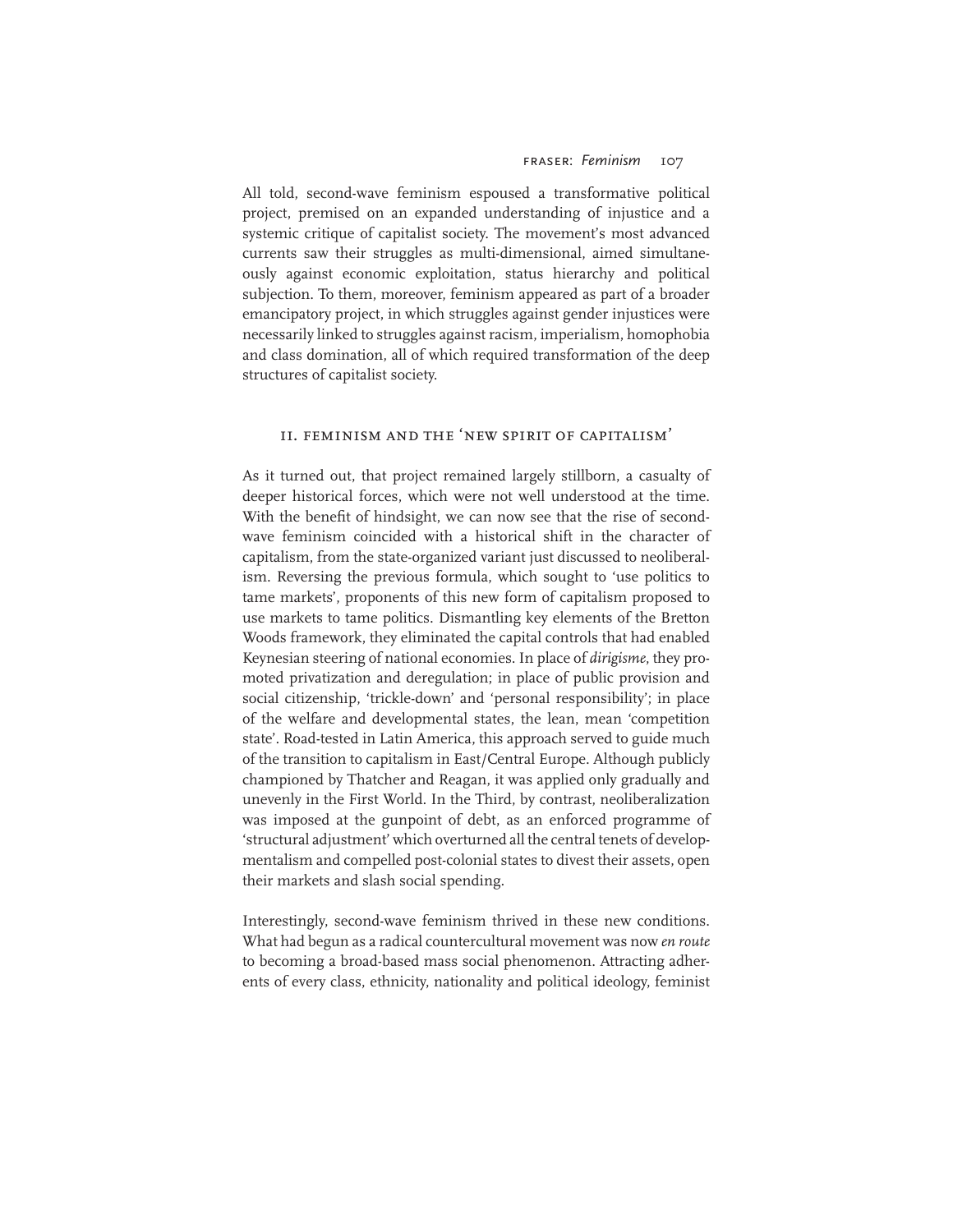**NLR 56** 108

ideas found their way into every nook and cranny of social life and transformed the self-understandings of all whom they touched. The effect was not only vastly to expand the ranks of activists but also to reshape commonsense views of family, work and dignity.

Was it mere coincidence that second-wave feminism and neoliberalism prospered in tandem? Or was there some perverse, subterranean elective affinity between them? That second possibility is heretical, to be sure, but we fail to investigate it at our peril. Certainly, the rise of neoliberalism dramatically changed the terrain on which second-wave feminism operated. The effect, I shall argue here, was to resignify feminist ideals.<sup>5</sup> Aspirations that had a clear emancipatory thrust in the context of state-organized capitalism assumed a far more ambiguous meaning in the neoliberal era. With welfare and developmental states under attack from free-marketeers, feminist critiques of economism, androcentrism, étatism and Westphalianism took on a new valence. Let me clarify this dynamic of resignification by revisiting those four foci of feminist critique.

Feminist anti-economism resignified. Neoliberalism's rise coincided with a major alteration in the political culture of capitalist societies. In this period, claims for justice were increasingly couched as claims for the recognition of identity and difference.<sup>6</sup> With this shift 'from redistribution to recognition' came powerful pressures to transform second-wave feminism into a variant of identity politics. A progressive variant, to be sure, but one that tended nevertheless to overextend the critique of culture, while downplaying the critique of political economy. In practice, the tendency was to subordinate social-economic struggles to struggles for recognition, while in the academy, feminist cultural theory began to eclipse feminist social theory. What had begun as a needed corrective to economism devolved in time into an equally one-sided culturalism. Thus, instead of arriving at a broader, richer paradigm that could encompass both redistribution and recognition, second-wave feminists effectively traded one truncated paradigm for another.

<sup>&</sup>lt;sup>5</sup> I borrow the term 'resignification' from Judith Butler, 'Contingent Foundations', in Seyla Benhabib, Judith Butler, Drucilla Cornell and Nancy Fraser, Feminist Contentions: A Philosophical Exchange, London 1994.

 $^6$  For this change in the grammar of political claims, see Fraser, 'From Redistribution to Recognition?', NLR 1/212, July-August 1995.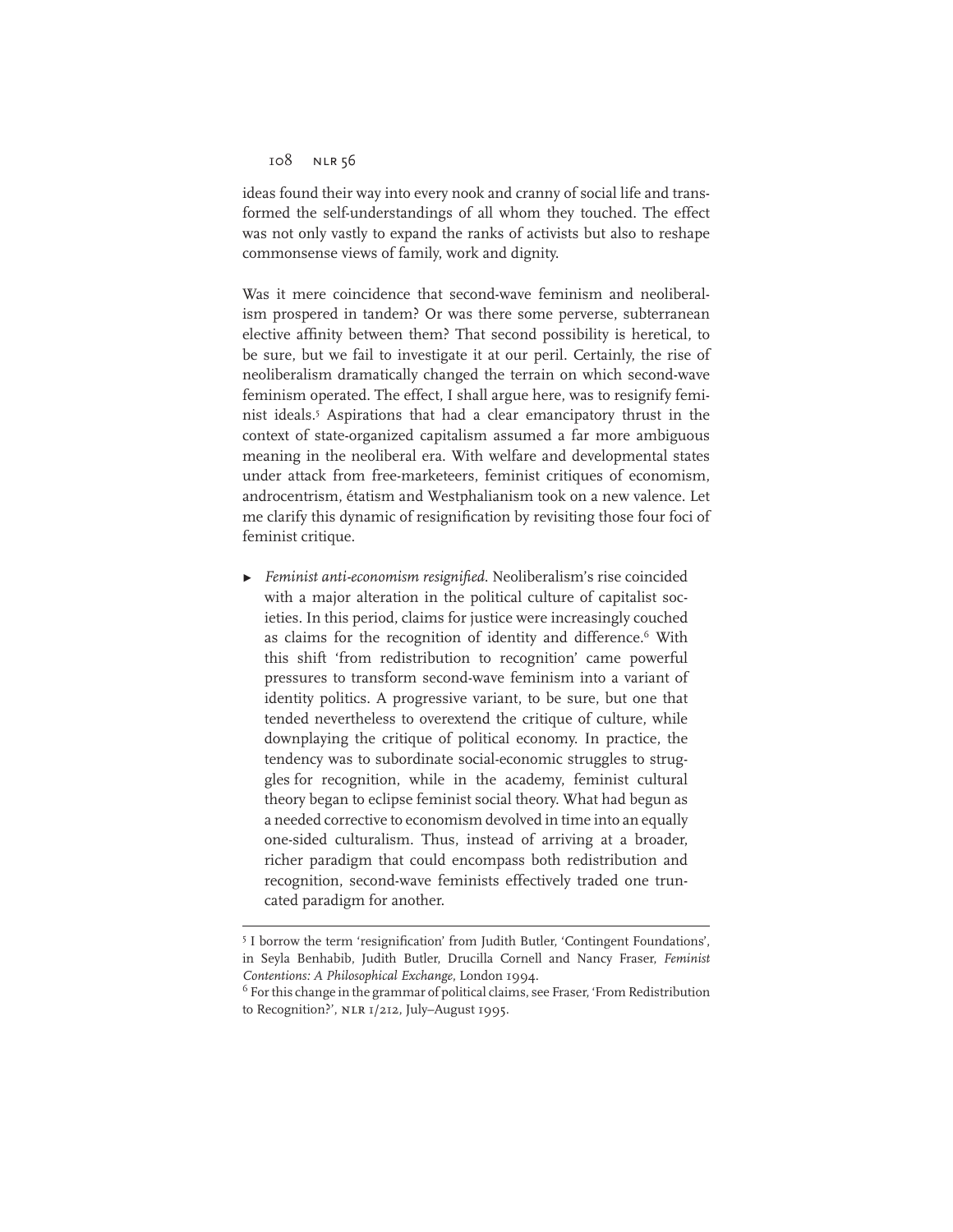The timing, moreover, could not have been worse. The turn to recognition dovetailed all too neatly with a rising neoliberalism that wanted nothing more than to repress all memory of social egalitarianism. Thus, feminists absolutized the critique of culture at precisely the moment when circumstances required redoubled attention to the critique of political economy. As the critique splintered, moreover, the cultural strand became decoupled not only from the economic strand, but also from the critique of capitalism that had previously integrated them. Unmoored from the critique of capitalism and made available for alternative articulations, these strands could be drawn into what Hester Eisenstein has called 'a dangerous liaison' with neoliberalism.7

Feminist anti-androcentrism resignified. It was only a matter of time, therefore, before neoliberalism resignified the feminist critique of androcentrism. To explain how, I propose to adapt an argument made by Luc Boltanski and Ève Chiapello. In their important book, The New Spirit of Capitalism, they contend that capitalism periodically remakes itself in moments of historical rupture, in part by recuperating strands of critique directed against it.<sup>8</sup> In such moments, elements of anti-capitalist critique are resignified to legitimate an emergent new form of capitalism, which thereby becomes endowed with the higher, moral significance needed to motivate new generations to shoulder the inherently meaningless work of endless accumulation. For Boltanski and Chiapello, the new 'spirit' that has served to legitimate the flexible neoliberal capitalism of our time was fashioned from the New Left's 'artistic' critique of state-organized capitalism, which denounced the grey conformism of corporate culture. It was in the accents of May 68, they claim, that neoliberal management theorists propounded a new 'connexionist', 'project' capitalism, in which rigid organizational hierarchies would give way to horizontal teams and flexible networks, thereby liberating individual creativity. The result was a new romance of capitalism with real-world effects-a

<sup>7</sup> Hester Eisenstein, 'A Dangerous Liaison? Feminism and Corporate Globalization', Science and Society, vol. 69, no. 3, 2005.

<sup>&</sup>lt;sup>8</sup> Luc Boltanski and Ève Chiapello, *The New Spirit of Capitalism*, London 2005 [Paris 1999]. For an interpretation of psychoanalysis as the spirit of 'the second industrial revolution', which concludes by positing feminism as the spirit of the 'third', see Eli Zaretsky, 'Psychoanalysis and the Spirit of Capitalism', Constellations, vol. 15, no. 3, 2008.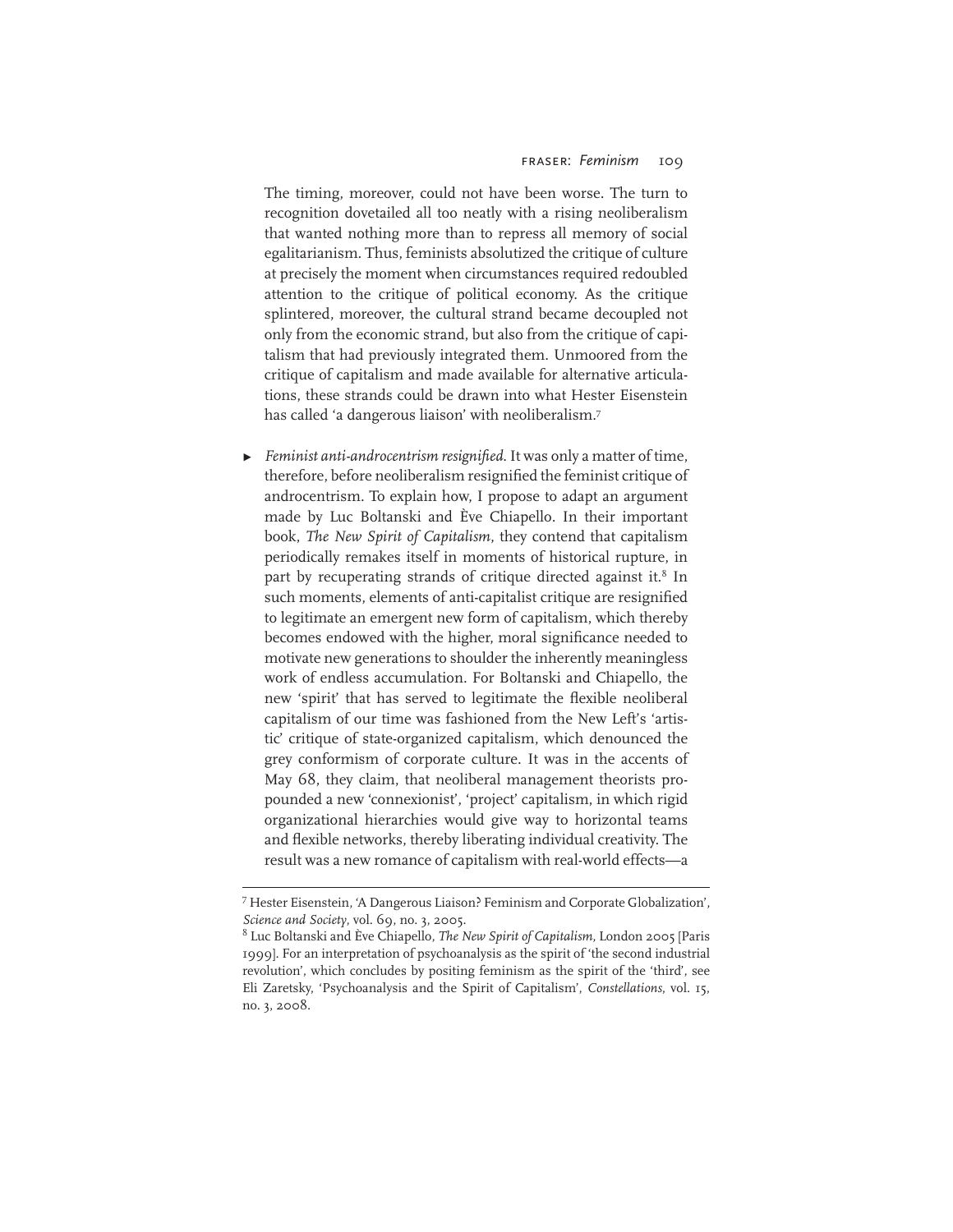**NLR 56 TTO** 

romance that enveloped the tech start-ups of Silicon Valley and that today finds its purest expression in the ethos of Google.

Boltanski and Chiapello's argument is original and profound. Yet, because it is gender-blind, it fails to grasp the full character of the spirit of neoliberal capitalism. To be sure, that spirit includes a masculinist romance of the free, unencumbered, selffashioning individual, which they aptly describe. But neoliberal capitalism has as much to do with Walmart, maquiladoras and microcredit as with Silicon Valley and Google. And its indispensable workers are disproportionately women, not only young single women, but also married women and women with children; not only racialized women, but women of virtually all nationalities and ethnicities. As such, women have poured into labour markets around the globe; the effect has been to undercut once and for all state-organized capitalism's ideal of the family wage. In 'disorganized' neoliberal capitalism, that ideal has been replaced by the norm of the two-earner family. Never mind that the reality which underlies the new ideal is depressed wage levels, decreased job security, declining living standards, a steep rise in the number of hours worked for wages per household, exacerbation of the double shift-now often a triple or quadruple shift—and a rise in female-headed households. Disorganized capitalism turns a sow's ear into a silk purse by elaborating a new romance of female advancement and gender justice.

Disturbing as it may sound, I am suggesting that second-wave feminism has unwittingly provided a key ingredient of the new spirit of neoliberalism. Our critique of the family wage now supplies a good part of the romance that invests flexible capitalism with a higher meaning and a moral point. Endowing their daily struggles with an ethical meaning, the feminist romance attracts women at both ends of the social spectrum: at one end, the female cadres of the professional middle classes, determined to crack the glass ceiling; at the other end, the female temps, part-timers, low-wage service employees, domestics, sex workers, migrants, EPZ workers and microcredit borrowers, seeking not only income and material security, but also dignity, self-betterment and liberation from traditional authority. At both ends, the dream of women's emancipation is harnessed to the engine of capitalist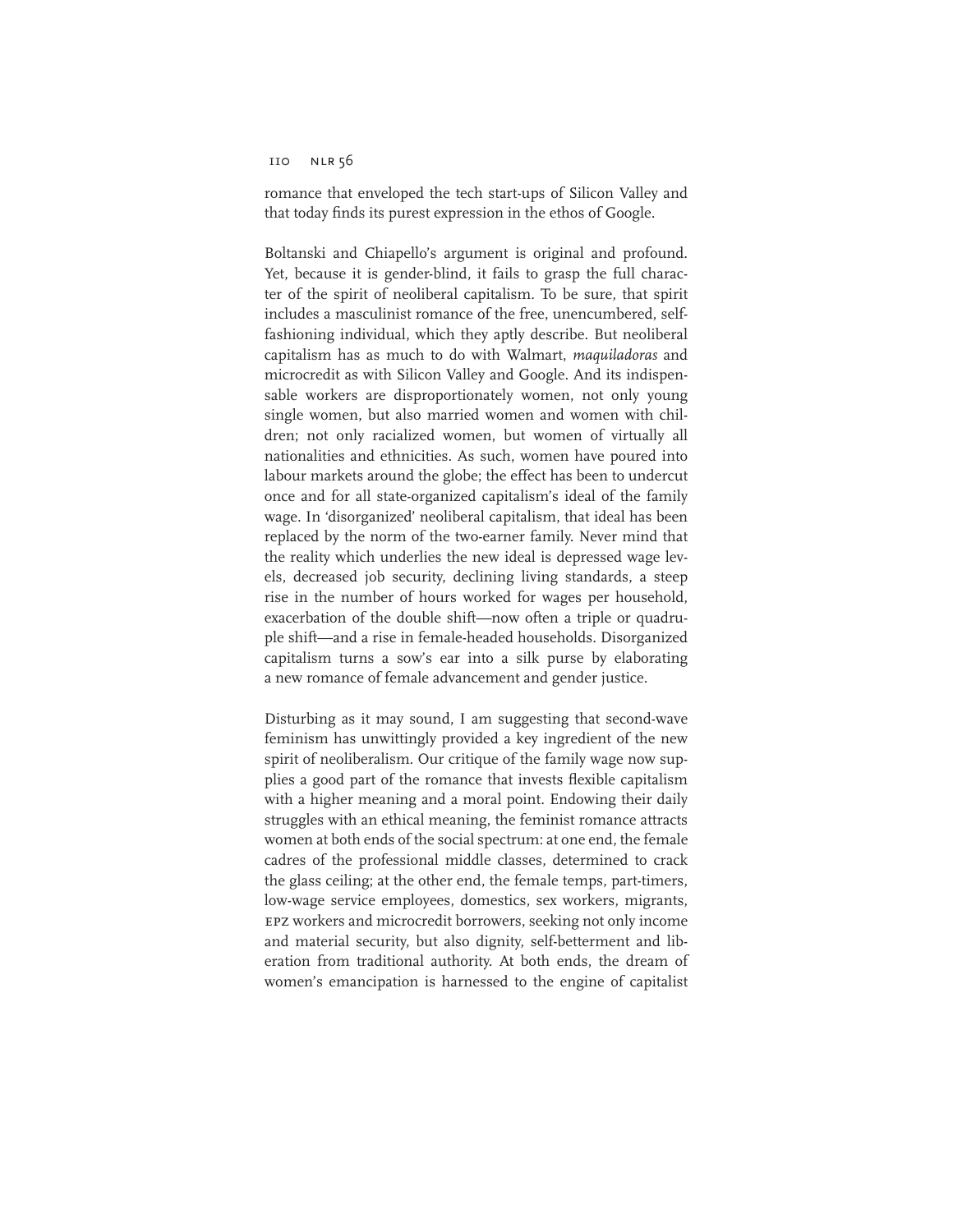accumulation. Thus, second-wave feminism's critique of the family wage has enjoyed a perverse afterlife. Once the centrepiece of a radical analysis of capitalism's androcentrism, it serves today to intensify capitalism's valorization of waged labour.

Feminist anti-étatism resignified. Neoliberalism has also resignified the anti-étatism of the previous period, making it grist for schemes aimed at reducing state action tout court. In the new climate, it seemed but a short step from second-wave feminism's critique of welfare-state paternalism to Thatcher's critique of the nanny state. That was certainly the experience in the United States, where feminists watched helplessly as Bill Clinton triangulated their nuanced critique of a sexist and stigmatizing system of poor relief into a plan to 'end welfare as we know it', which abolished the Federal entitlement to income support. In the postcolonies, meanwhile, the critique of the developmental state's androcentrism morphed into enthusiasm for NGOS, which emerged everywhere to fill the space vacated by shrinking states. Certainly, the best of these organizations provided urgently needed material aid to populations bereft of public services. Yet the effect was often to depoliticize local groups and to skew their agendas in directions favoured by First-World funders. By its very stop-gap nature, moreover, NGO action did little to challenge the receding tide of public provision or to build political support for responsive state action.9

The explosion of microcredit illustrates the dilemma. Counterposing feminist values of empowerment and participation from below to the passivity-inducing red tape of top-down étatism, the architects of these projects have crafted an innovative synthesis of individual self-help and community networking, NGO oversight and market mechanisms-all aimed at combating women's poverty and gender subjection. The results so far include an impressive record of loan repayments and anecdotal evidence of lives transformed. What has been concealed, however, in the feminist hoopla surrounding these projects, is a disturbing coincidence:

<sup>&</sup>lt;sup>9</sup> Sonia Alvarez, 'Advocating Feminism: The Latin American Feminist NGO "Boom"', International Feminist Journal of Politics, vol. I, no. 2, 1999; Carol Barton, 'Global Women's Movements at a Crossroads', Socialism and Democracy, vol. 18, no. 1, 2004.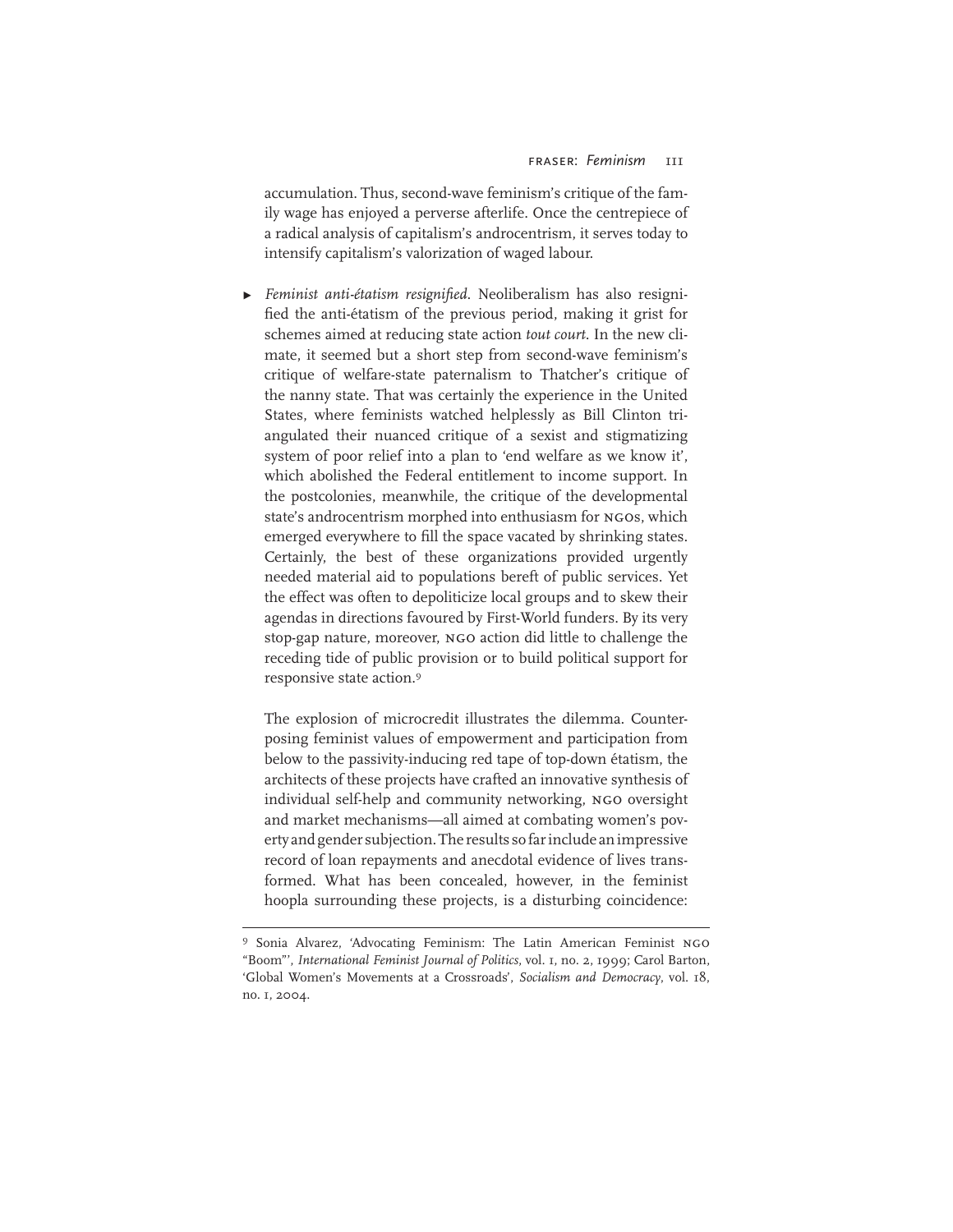**NLR 56** TT<sub>2</sub>

microcredit has burgeoned just as states have abandoned macrostructural efforts to fight poverty, efforts that small-scale lending cannot possibly replace.<sup>10</sup> In this case too, the feminist critique of bureaucratic paternalism has been recuperated by neoliberalism. A perspective aimed originally at transforming state power into a vehicle of citizen empowerment and social justice is now used to legitimate marketization and state retrenchment.

Feminist contra and pro Westphalianism resignified. Finally, neoliberalism altered for better and for worse second-wave feminism's ambivalent relation to the Westphalian frame. In the new context of 'globalization', it no longer goes without saying that the bounded territorial state is the sole legitimate container for obligations of, and struggles for, justice. Feminists have joined environmentalists, human-rights activists and critics of the wro in challenging that view. Mobilizing post-Westphalian intuitions that had remained impracticable in state-organized capitalism, they have targeted trans-border injustices that had been marginalized or neglected in the previous era. Utilizing new communication technologies to establish transnational networks, feminists have pioneered innovative strategies such as the 'boomerang effect', which mobilizes global public opinion to spotlight local abuses and to shame the states that condone them." The result was a promising new form of feminist activism-transnational, multiscalar, post-Westphalian.

But the transnational turn brought difficulties too. Often stymied at the level of the state, many feminists directed their energies to the 'international' arena, especially to a succession of UN-related conferences, from Nairobi to Vienna to Beijing and beyond. Building a presence in 'global civil society' from which to engage new regimes of global governance, they became entangled in some of the problems I have already noted. For example, campaigns for women's human rights focused overwhelmingly on

<sup>&</sup>lt;sup>10</sup> Uma Narayan, 'Informal Sector Work, Microcredit and Third World Women's "Empowerment": A Critical Perspective', paper presented at the XXII World Congress of Philosophy of Law and Social Philosophy, May 2005, Granada; Eisenstein, 'A Dangerous Liaison?'.

<sup>&</sup>lt;sup>11</sup> Margaret Keck and Kathryn Sikkink, Activists Beyond Borders: Advocacy Networks in International Politics, Ithaca, NY 1998.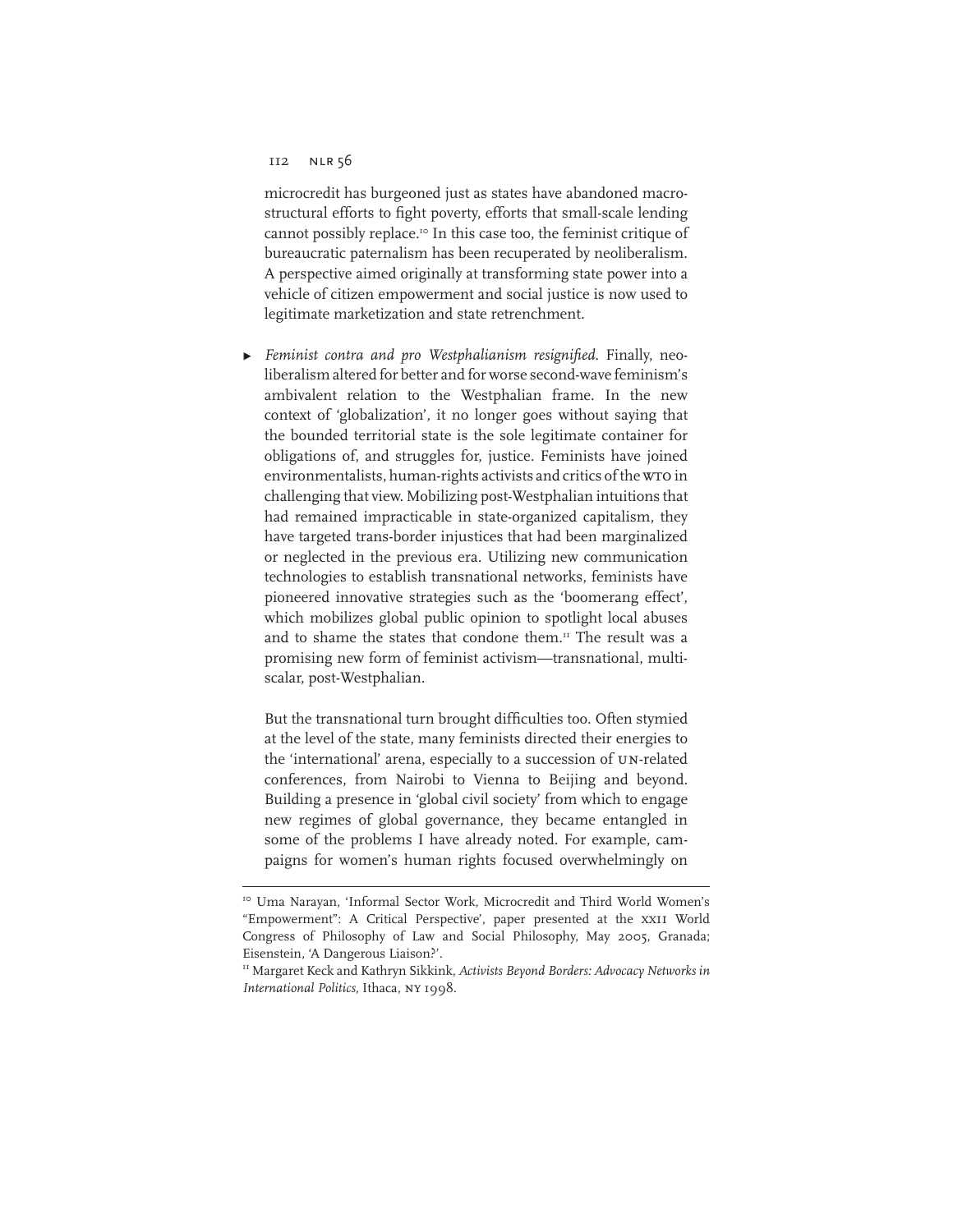#### FRASER: Feminism II3

issues of violence and reproduction, as opposed, for example, to poverty. Ratifying the Cold War split between civil and political rights, on the one hand, and social and economic rights, on the other, these efforts, too, have privileged recognition over redistribution. In addition, these campaigns intensified the NGO-ification of feminist politics, widening the gap between professionals and local groups, while according disproportionate voice to Englishspeaking elites. Analogous dynamics have been operating in the feminist engagement with the policy apparatus of the European Union—especially given the absence of genuinely transnational, Europe-wide women's movements. Thus, the feminist critique of Westphalianism has proved ambivalent in the era of neoliberalism. What began as a salutary attempt to expand the scope of justice beyond the nation-state has ended up dovetailing in some respects with the administrative needs of a new form of capitalism.

In general, then, the fate of feminism in the neoliberal era presents a paradox. On the one hand, the relatively small countercultural movement of the previous period has expanded exponentially, successfully disseminating its ideas across the globe. On the other, feminist ideas have undergone a subtle shift in valence in the altered context. Unambiguously emancipatory in the era of state-organized capitalism, critiques of economism, androcentrism, étatism and Westphalianism now appear fraught with ambiguity, susceptible to serving the legitimation needs of a new form of capitalism. After all, this capitalism would much prefer to confront claims for recognition over claims for redistribution, as it builds a new regime of accumulation on the cornerstone of women's waged labour, and seeks to disembed markets from social regulation in order to operate all the more freely on a global scale.

## **III. AN OPEN FUTURE?**

Today, however, this capitalism is itself at a critical crossroads. Certainly, the global financial crisis and the decidedly post-neoliberal response to it by leading states—all Keynesians now—mark the beginning of neoliberalism's end as an economic regime. The election of Barack Obama may signal the decisive repudiation, even in the belly of the beast, of neoliberalism as a political project. We may be seeing the early stirrings of a new wave of mobilization aimed at articulating an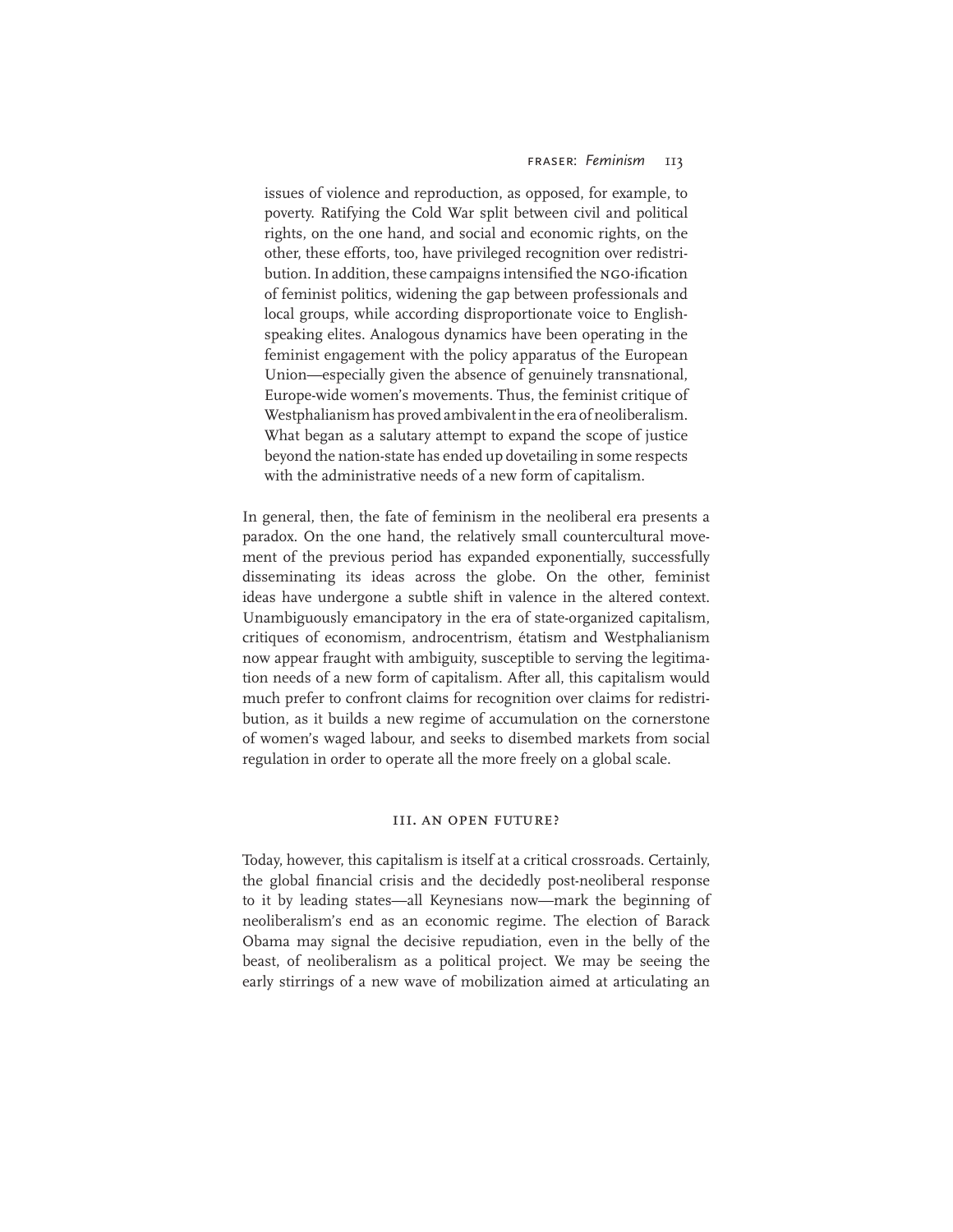**NLR 56**  $II4$ 

alternative. Perhaps, accordingly, we stand poised at the brink of yet another 'great transformation', as massive and profound as the one I have just described.

If so, then the shape of the successor society will be the object of intense contestation in the coming period. And feminism will feature importantly in such contestation-at two different levels: first, as the social movement whose fortunes I have traced here, which will seek to ensure that the successor regime institutionalizes a commitment to gender justice. But also, second, as a general discursive construct which feminists in the first sense no longer own and do not control—an empty signifier of the good (akin, perhaps, to 'democracy'), which can and will be invoked to legitimate a variety of different scenarios, not all of which promote gender justice. An offspring of feminism in the first, social-movement sense, this second, discursive sense of 'feminism' has gone rogue. As the discourse becomes independent of the movement, the latter is increasingly confronted with a strange shadowy version of itself, an uncanny double that it can neither simply embrace nor wholly disavow.<sup>12</sup>

In this essay, I have mapped the disconcerting dance of these two feminisms in the shift from state-organized capitalism to neoliberalism. What should we conclude from it? Certainly not that second-wave feminism has failed simpliciter, nor that it is to blame for the triumph of neoliberalism. Surely not that feminist ideals are inherently problematic; nor that they are always already doomed to be resignified for capitalist purposes. I conclude, rather, that we for whom feminism is above all a movement for gender justice need to become more historically self-aware as we operate on a terrain that is also populated by our uncanny double.

To that end, let us return to the question: what, if anything, explains our 'dangerous liaison' with neoliberalism? Are we the victims of an unfortunate coincidence, who happened to be in the wrong place at the wrong time and so fell prey to that most opportunistic of seducers, a capitalism so indiscriminate that it would instrumentalize any perspective whatever, even one inherently foreign to it? Or is there, as I suggested earlier, some subterranean elective affinity between feminism and neoliberalism? If

<sup>&</sup>lt;sup>12</sup> This formula of 'feminism and its doubles' could be elaborated to good effect with respect to the 2008 US Presidential election, where the uncanny doubles included both Hillary Clinton and Sarah Palin.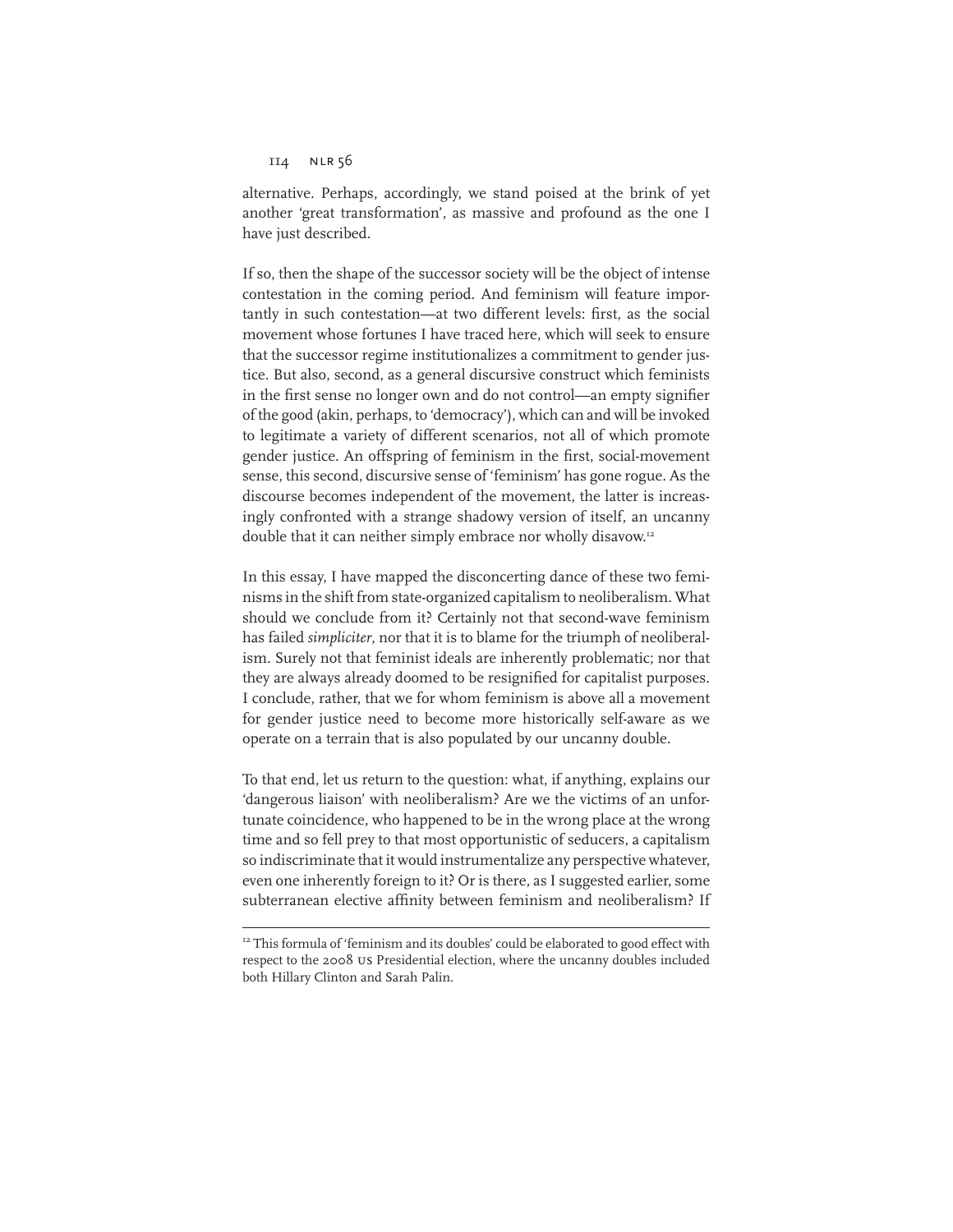#### FRASER: Feminism **II5**

any such affinity does exist, it lies in the critique of traditional authority.<sup>13</sup> Such authority is a longstanding target of feminist activism, which has sought at least since Mary Wollstonecraft to emancipate women from personalized subjection to men, be they fathers, brothers, priests, elders or husbands. But traditional authority also appears in some periods as an obstacle to capitalist expansion, part of the surrounding social substance in which markets have historically been embedded and which has served to confine economic rationality within a limited sphere.<sup>14</sup> In the current moment, these two critiques of traditional authority, the one feminist, the other neoliberal, appear to converge.

Where feminism and neoliberalism diverge, in contrast, is over posttraditional forms of gender subordination-constraints on women's lives that do not take the form of personalized subjection, but arise from structural or systemic processes in which the actions of many people are abstractly or impersonally mediated. A paradigm case is what Susan Okin has characterized as 'a cycle of socially caused and distinctly asymmetric vulnerability by marriage', in which women's traditional responsibility for child-rearing helps shape labour markets that disadvantage women, resulting in unequal power in the economic market-place, which in turn reinforces, and exacerbates, unequal power in the family.<sup>15</sup> Such marketmediated processes of subordination are the very lifeblood of neoliberal capitalism. Today, accordingly, they should become a major focus of feminist critique, as we seek to distinguish ourselves from, and to avoid resignification by, neoliberalism. The point, of course, is not to drop the struggle against traditional male authority, which remains a necessary moment of feminist critique. It is, rather, to disrupt the easy passage from such critique to its neoliberal double—above all by reconnecting struggles against personalized subjection to the critique of a capitalist system which, while promising liberation, actually replaces one mode of domination by another.

In the hope of advancing this agenda, I would like to conclude by revisiting one last time my four foci of feminist critique:

<sup>&</sup>lt;sup>13</sup> I owe this point to Eli Zaretsky (personal communication). Cf. Eisenstein, 'A Dangerous Liaison?'.

<sup>&</sup>lt;sup>14</sup> In some periods, but not always. In many contexts, capitalism is more apt to adapt to than to challenge traditional authority. For the embedding of markets, see Karl Polanyi, The Great Transformation, 2nd edn, Boston 2001.

<sup>&</sup>lt;sup>15</sup> Susan Okin, Justice, Gender and the Family, New York 1989, p. 138.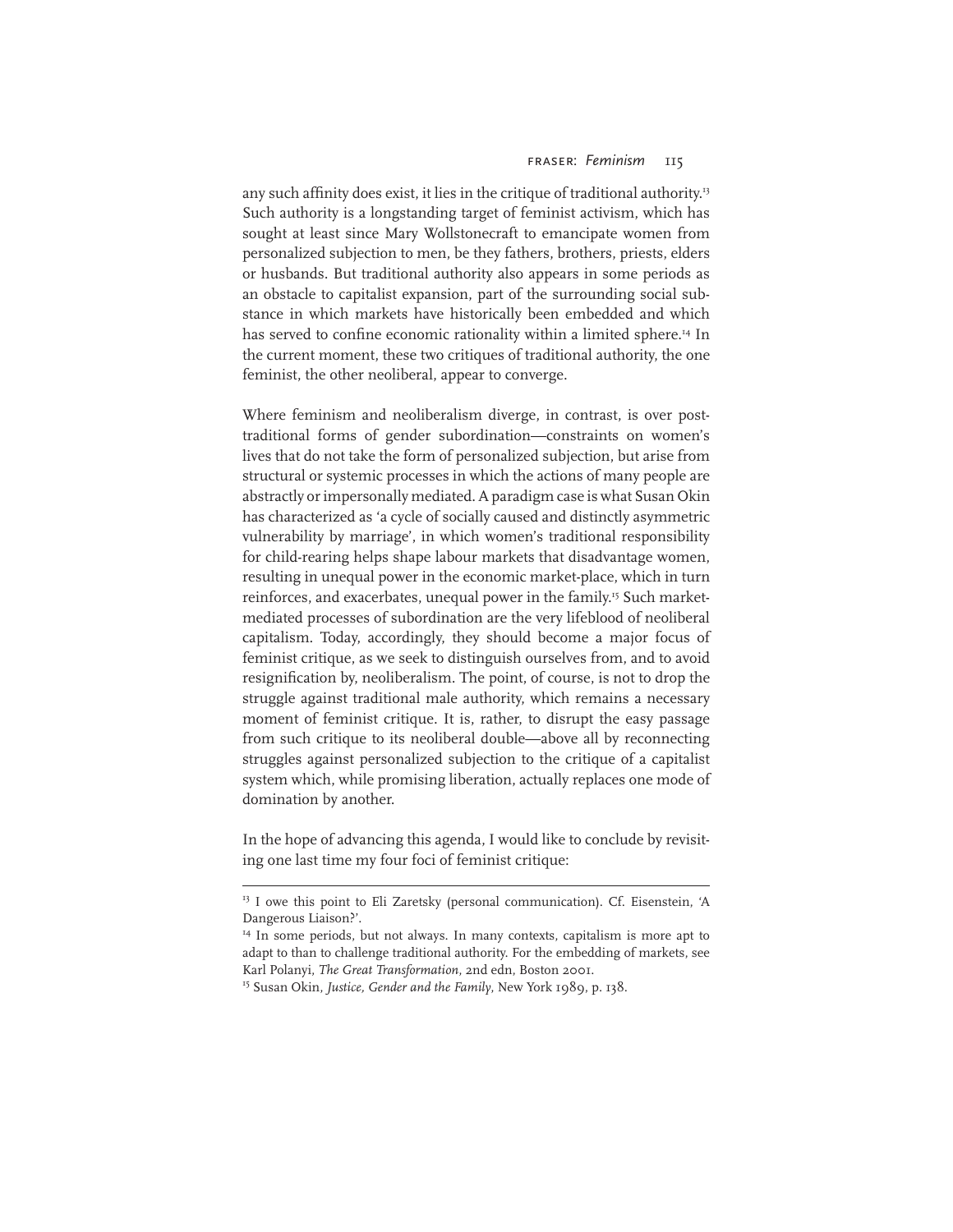116 **NLR 56** 

- Post-neoliberal anti-economism. The possible shift away from neo- $\blacktriangleright$ liberalism offers the opportunity to reactivate the emancipatory promise of second-wave feminism. Adopting a fully threedimensional account of injustice, we might now integrate in a more balanced way the dimensions of redistribution, recognition and representation that splintered in the previous era. Grounding those indispensable aspects of feminist critique in a robust, updated sense of the social totality, we should reconnect feminist critique to the critique of capitalism—and thereby re-position feminism squarely on the Left.
- Post-neoliberal anti-androcentrism. Likewise, the possible shift to a post-neoliberal society offers the chance to break the spurious link between our critique of the family wage and flexible capitalism. Reclaiming our critique of androcentrism, feminists might militate for a form of life that decentres waged work and valorizes uncommodified activities, including carework. Now performed largely by women, such activities should become valued components of a good life for everyone.
- $\triangleright$  Post-neoliberal anti-étatism. The crisis of neoliberalism also offers the chance to break the link between our critique of étatism and marketization. Reclaiming the mantle of participatory democracy, feminists might militate now for a new organization of political power, one that subordinates bureaucratic managerialism to citizen empowerment. The point, however, is not to dissipate but to strengthen public power. Thus, the participatory democracy we seek today is one that uses politics to tame markets and to steer society in the interest of justice.
- Post-neoliberal anti-Westphalianism. Finally, the crisis of neoliberalism offers the chance to resolve, in a productive way, our longstanding ambivalence about the Westphalian frame. Given capital's transnational reach, the public capacities needed today cannot be lodged solely in the territorial state. Here, accordingly, the task is to break the exclusive identification of democracy with the bounded political community. Joining other progressive forces, feminists might militate for a new, post-Westphalian political order-a multi-scalar order that is democratic at every level. Combining subsidiarity with participation, the new constellation